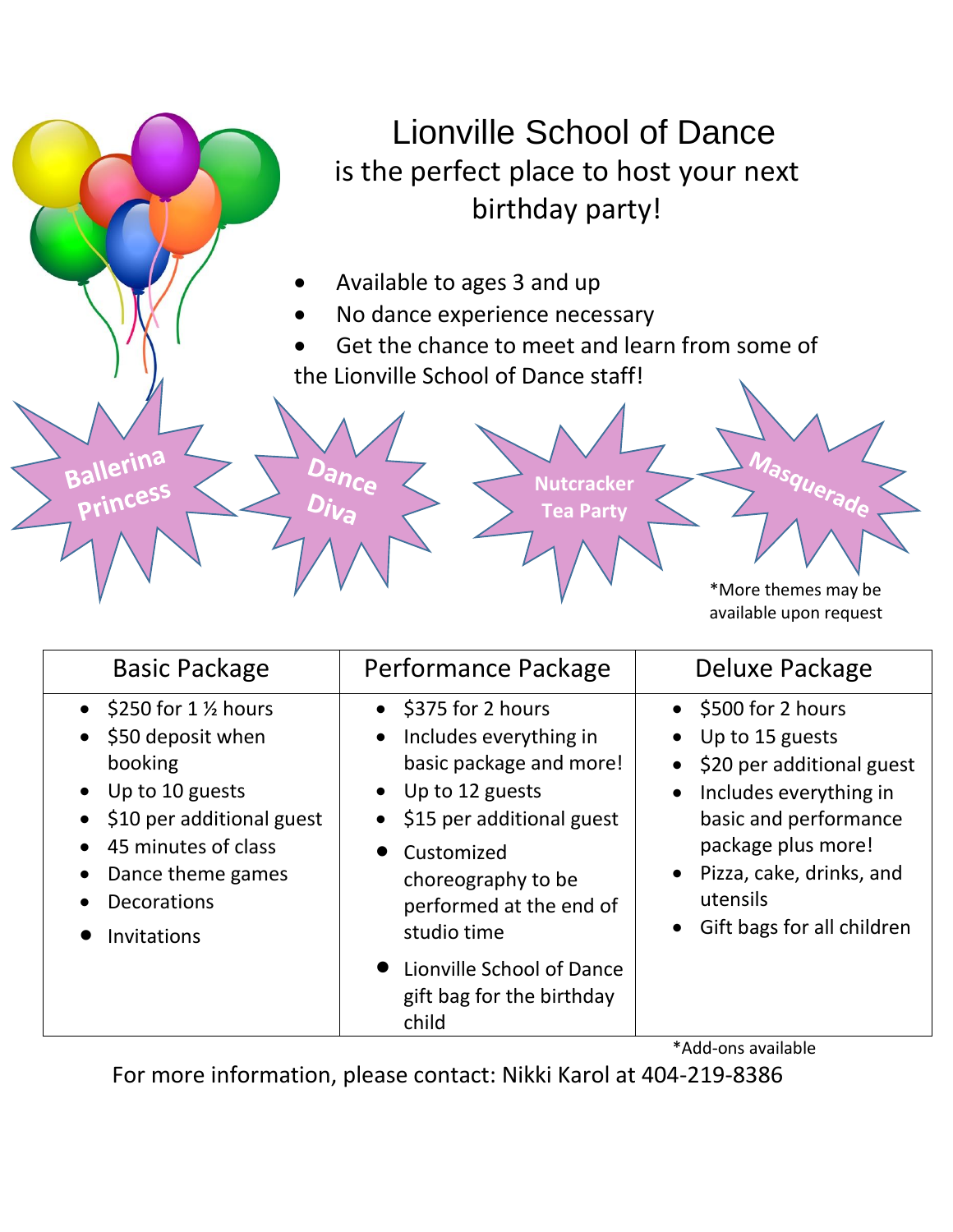Let Lionville School of Dance host your next birthday party!

Let the staff of Lionville School of Dance be your personal hostess for the entire party! Our instructors will personalize the entire party to match the theme of your choice which includes choreography, games, and much more! The best part? NO EXPERIENCE IS NECESSARY. Come in your dance clothes or just something comfy and learn what it is like to dance in a studio.

#### Deposit

\$50 nonrefundable deposit required when booking

### Clothing

Party goers should wear dance clothes or something super comfy that they are able to move around in.

#### Party Regulations

-Agreement: Parent must have a completed and signed agreement before the date of the party.

- Host parent is able to come 15 minutes before the party to set up additional items as well as stay after for 15 minutes to take down additional items brought.

-Parents/host of birthday child is unable to stay during the time of the party

-Small snacks, drinks, cake, cupcakes and pizza are allowed. Extensive catering is not allowed.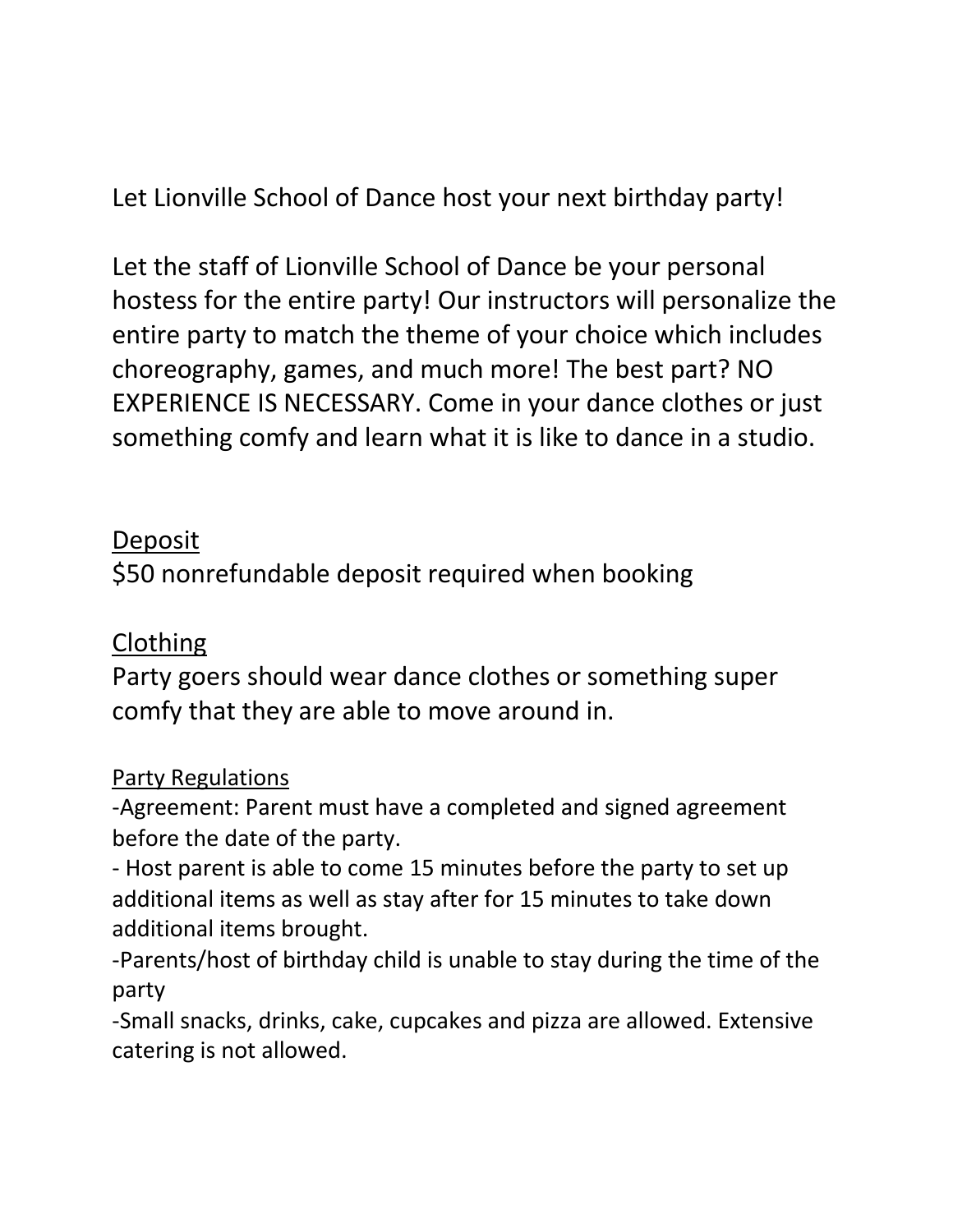Basic Package:

- \$250 for 1 ½ hours
- Up to 10 guests
- \$10 per additional guest
- 45 minutes of class
- Dance theme games
- General decorations
- Invitations

Performance Package:

- -\$375 for 2 hours
- Up to 12 guests
- \$15 per additional guest
- Invitations
- 1 hour of class
- Dance theme games
- General decorations
- Customized choreography
- Final Performance
- Gift bag for the birthday child

Deluxe Package

- -\$500 for 2 hours
- up to 15 guests
- \$20 per additional guest
- 1 hour of class
- Dance theme games
- Decorations
- Customized choreography
- Final performance
- Gift bags for every child
- Pizza, drinks, and utensils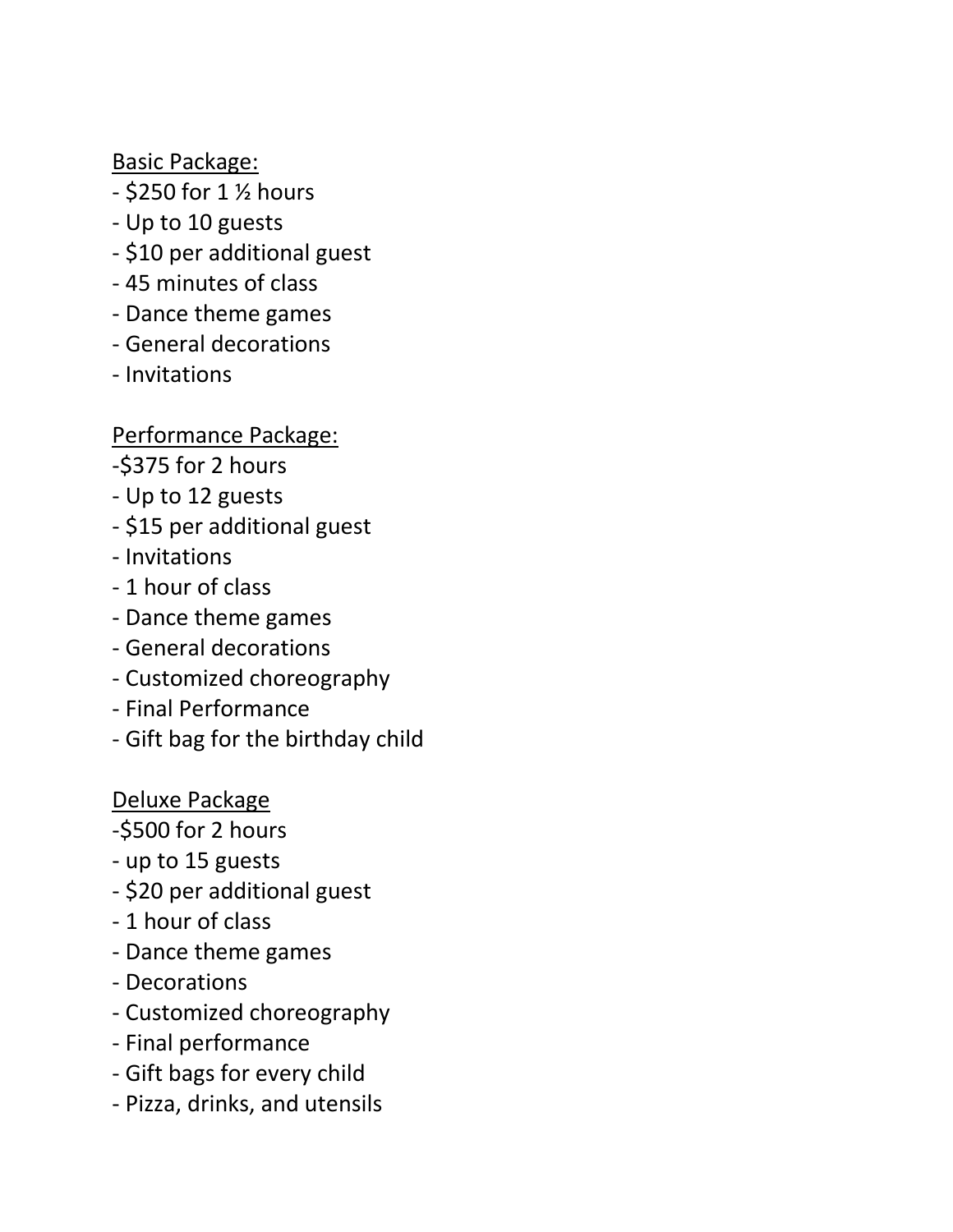#### Add on

-Craft: Add a craft for an additional \$75 that matches the theme you chose! With this craft, you will also get an extra 15 minutes of party time to ensure we are able to complete our fun craft.

-Time: Add some extra time to your birthday party for an additional \$50 per half hour. Must be booked in advance.

Contact: Nikki Karol at 404-219-8386 to reserve studio time and space for your next birthday party!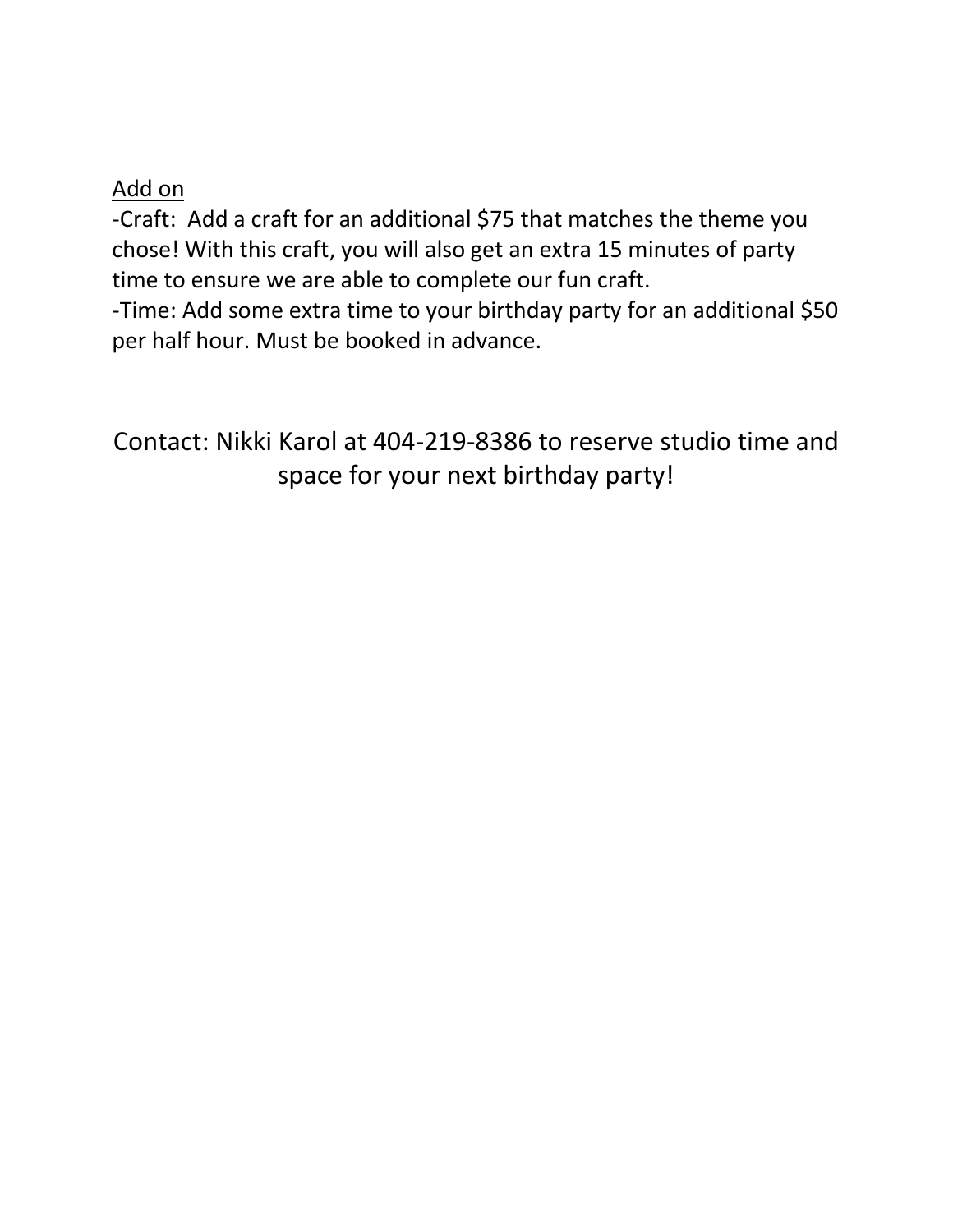# Birthday Party Agreement

| Parent name                     |  |
|---------------------------------|--|
| Address, city, zip              |  |
| Phone number                    |  |
| <b>Email address</b>            |  |
| Birthday child and age          |  |
| Date/time of party              |  |
| Age range of children attending |  |
| Number of children attending    |  |
| Party theme                     |  |
| Add-ons                         |  |